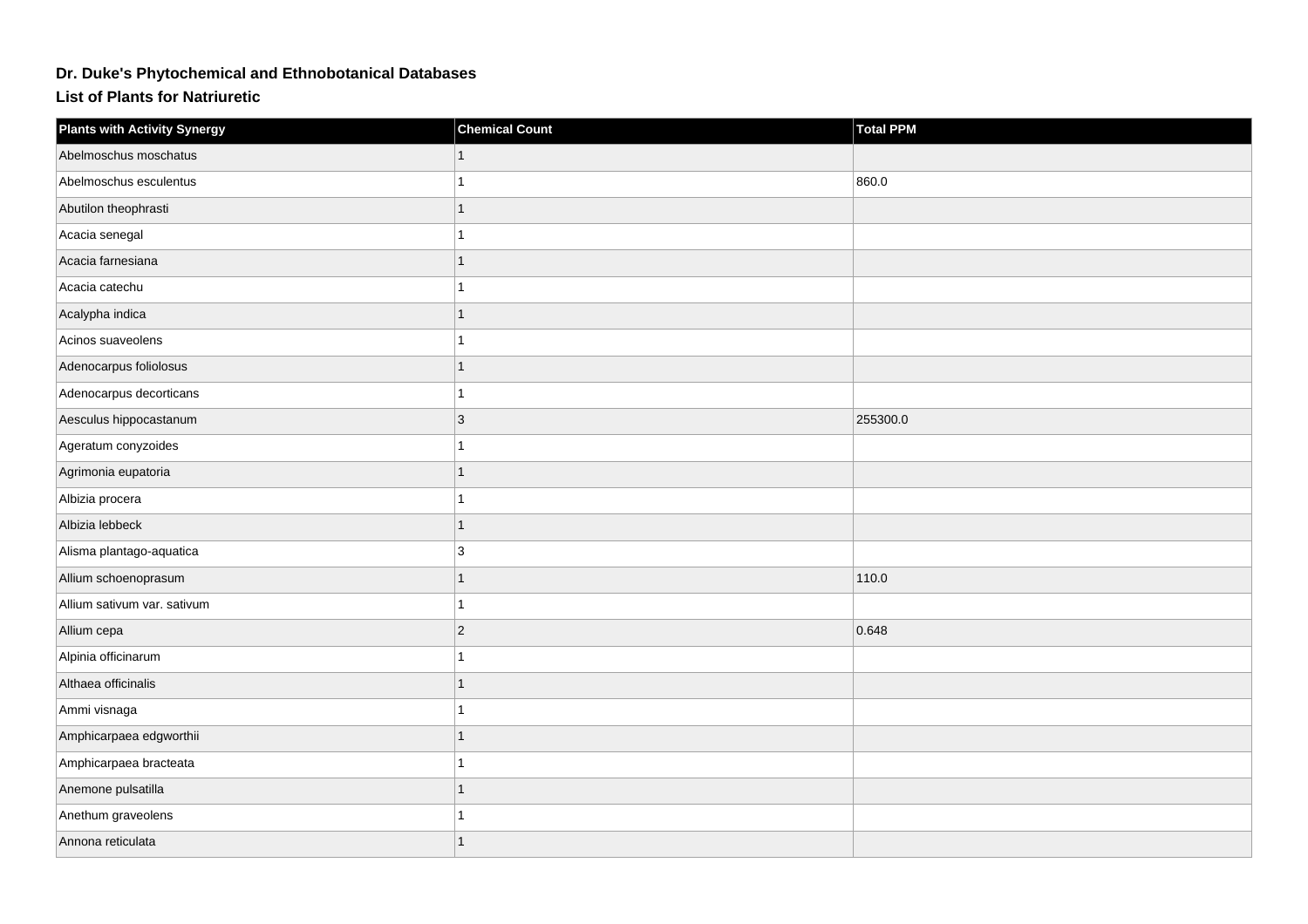| <b>Plants with Activity Synergy</b> | <b>Chemical Count</b> | Total PPM |
|-------------------------------------|-----------------------|-----------|
| Apios americana                     |                       |           |
| Apium graveolens                    | 1                     |           |
| Arachis hypogaea                    | 1                     | 70.0      |
| Argyrocytisus battandieri           | 1                     |           |
| Armoracia rusticana                 | 1                     |           |
| Artemisia annua                     | 1                     |           |
| Asparagus officinalis               | $\overline{2}$        | $1.2$     |
| Astragalus membranaceus             | 1                     |           |
| Azadirachta indica                  | 1                     | 4000.0    |
| Baptisia tinctoria                  | 1                     |           |
| Baptisia sp                         | 1                     |           |
| Berberis vulgaris                   | $\overline{1}$        |           |
| Beta vulgaris                       | $\overline{2}$        | $1.2$     |
| Borago officinalis                  | 1                     |           |
| Bowdichia nitida                    | 1                     |           |
| Brassica rapa                       | 1                     | 972.0     |
| Brassica pekinensis                 |                       | 1.68      |
| Brassica oleracea var. sabellica I. | 1                     | 26.0      |
| Brassica oleracea var. italica      | 1                     |           |
| Brassica oleracea var. capitata I.  | $ 2\rangle$           | 602.8     |
| Brassica oleracea var. botrytis I.  | 1                     | 60.0      |
| Brassica oleracea                   | 1                     | 160.0     |
| Cajanus scarabaeoides               |                       |           |
| Cajanus cajan                       | 1                     |           |
| Calendula officinalis               | $\vert$ 2             |           |
| Calicotome villosa                  | 1                     |           |
| Calicotome spinosa                  | 1                     |           |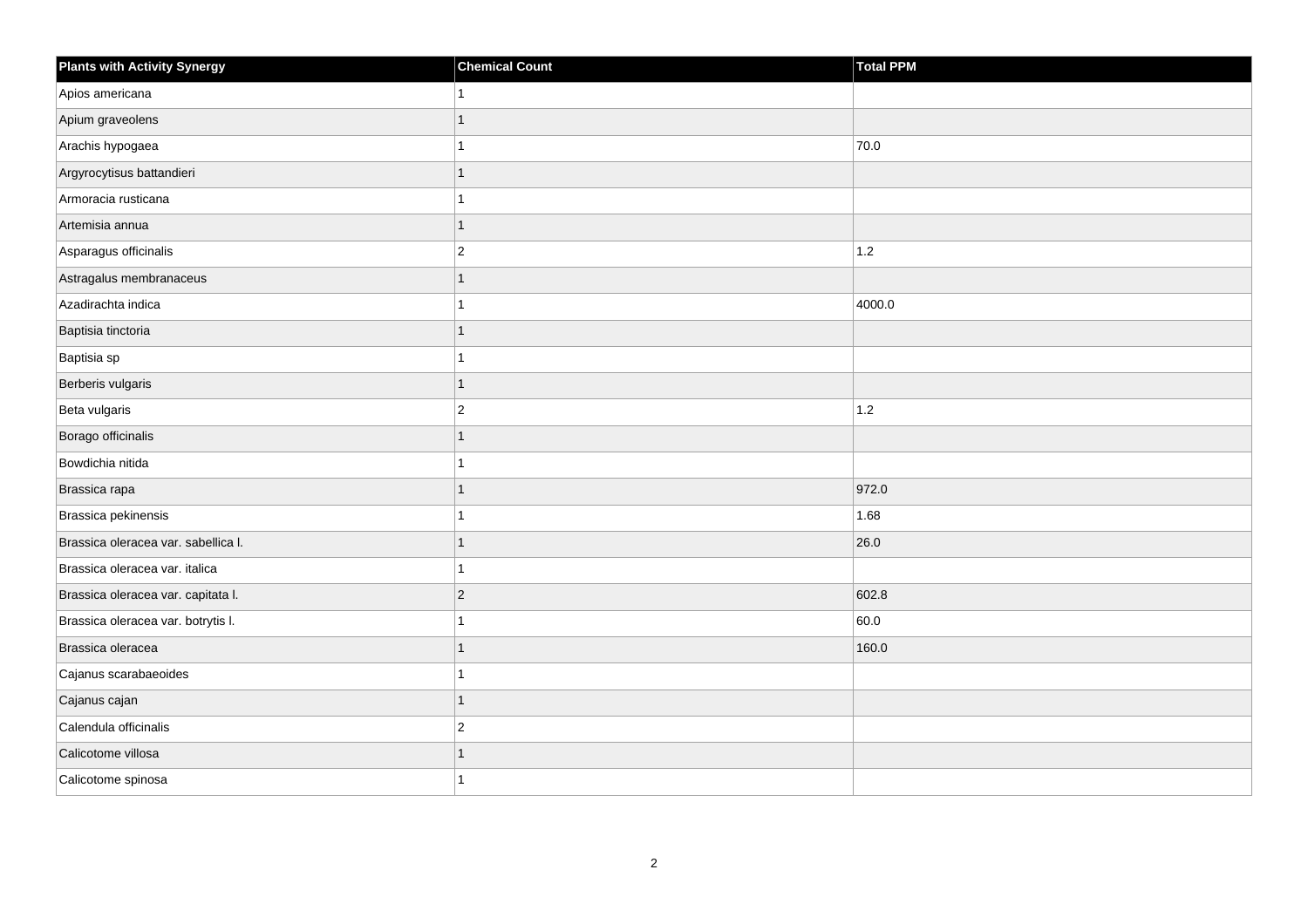| <b>Plants with Activity Synergy</b> | <b>Chemical Count</b> | Total PPM |
|-------------------------------------|-----------------------|-----------|
| Calopogonium caeruleum              | 1                     |           |
| Camellia sinensis                   |                       |           |
| Camptosema sp                       | 1                     |           |
| Canavalia virosa                    | 1                     |           |
| Canavalia sericea                   | 1                     |           |
| Canavalia rosea                     | 1                     |           |
| Canavalia gladiata                  | 1                     |           |
| Canavalia galeata                   | 1                     |           |
| Canavalia eurycarpa                 | 1                     |           |
| Canavalia ensiformis                | 1                     |           |
| Capsicum frutescens                 | $ 2\rangle$           |           |
| Capsicum annuum                     | 1                     | 0.8       |
| Carthamus tinctorius                | 1                     | 52.0      |
| Carum carvi                         | 1                     |           |
| Carya ovata                         | 1                     | 23.4      |
| Carya glabra                        | 1                     | 13.2      |
| Castanea sativa                     | 1                     |           |
| Catalpa ovata                       |                       |           |
| Catharanthus roseus                 | 1                     |           |
| Ceiba pentandra                     | 1                     |           |
| Centaurea cyanus                    | 1                     |           |
| Centella asiatica                   | 1                     |           |
| Centrosema schiedianum              | 1                     |           |
| Centrosema sagittatum               |                       |           |
| Centrosema plumieri                 | $\overline{1}$        |           |
| Centrosema pascuorum                |                       |           |
| Chamaecytisus supinus               | 1                     |           |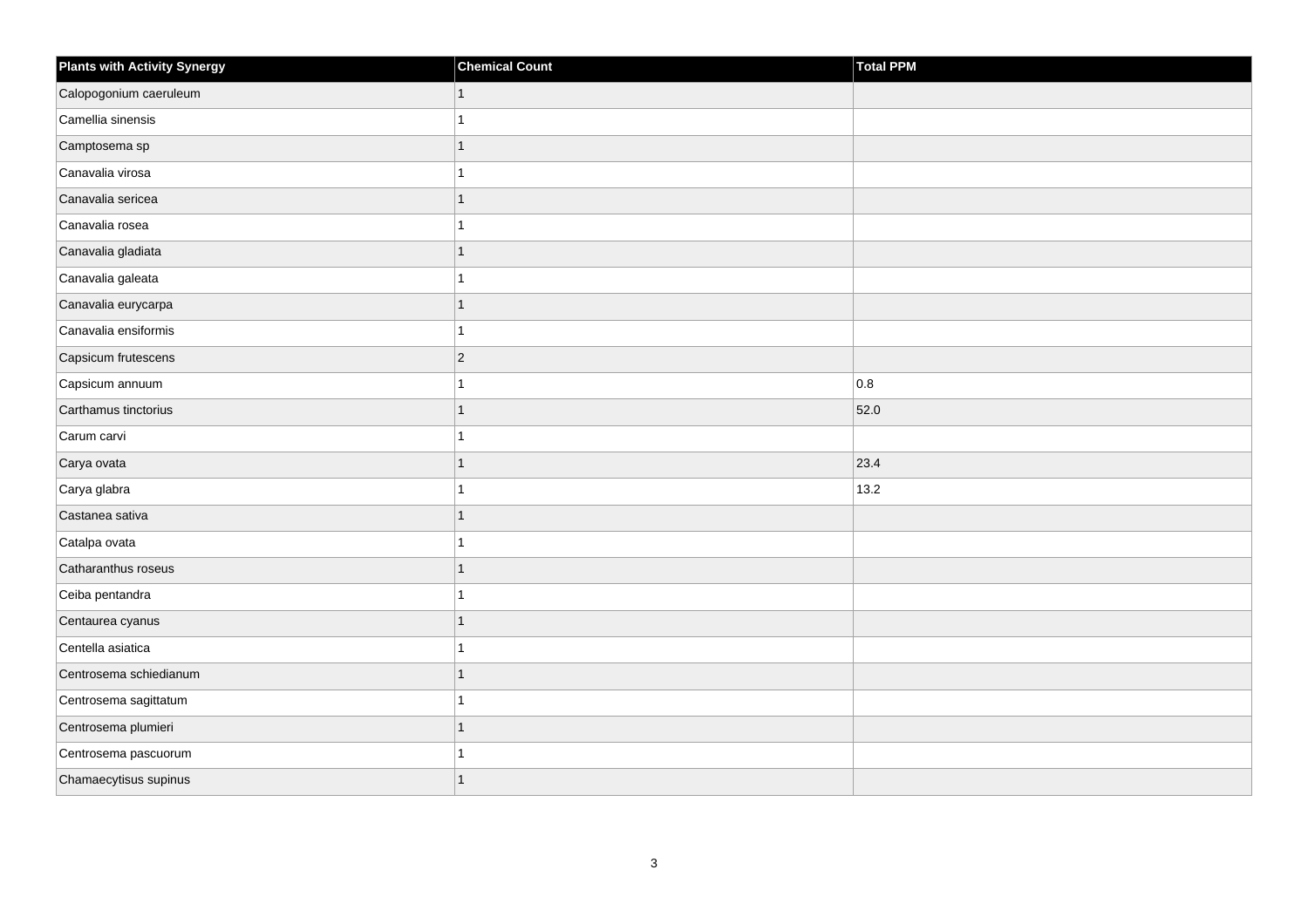| <b>Plants with Activity Synergy</b> | <b>Chemical Count</b> | Total PPM |
|-------------------------------------|-----------------------|-----------|
| Chamaecytisus smyrnaeus             |                       |           |
| Chamaecytisus ratisbonensis         |                       |           |
| Chamaecytisus hirsutus              |                       |           |
| Chamaecytisus eriocarpus            |                       |           |
| Chamaecytisus albus                 |                       |           |
| Chamaespartium tridentatum          |                       |           |
| Chamaespartium sagittale            |                       |           |
| Chamissoa altissima                 | 1                     |           |
| Chimaphila umbellata                |                       |           |
| Chronanthus biflorus                | 1                     |           |
| Cicer arietinum                     |                       |           |
| Cichorium intybus                   |                       |           |
| Cichorium endivia                   |                       | 1.92      |
| Cinnamomum camphora                 | 1                     |           |
| Citrus sinensis                     |                       | 3.08      |
| Citrus paradisi                     | $\overline{2}$        | 4.62      |
| Clitoria ternatea                   |                       |           |
| Clitoria falcata                    |                       |           |
| Cocos nucifera                      |                       |           |
| Coffea arabica                      |                       |           |
| Cola acuminata                      |                       |           |
| Cologana broussonetii               | 1                     |           |
| Consolida ajacis                    |                       |           |
| Cornus mas                          |                       |           |
| Cornus florida                      |                       |           |
| Corylus avellana                    |                       |           |
| Crataegus rhipidophylla             |                       |           |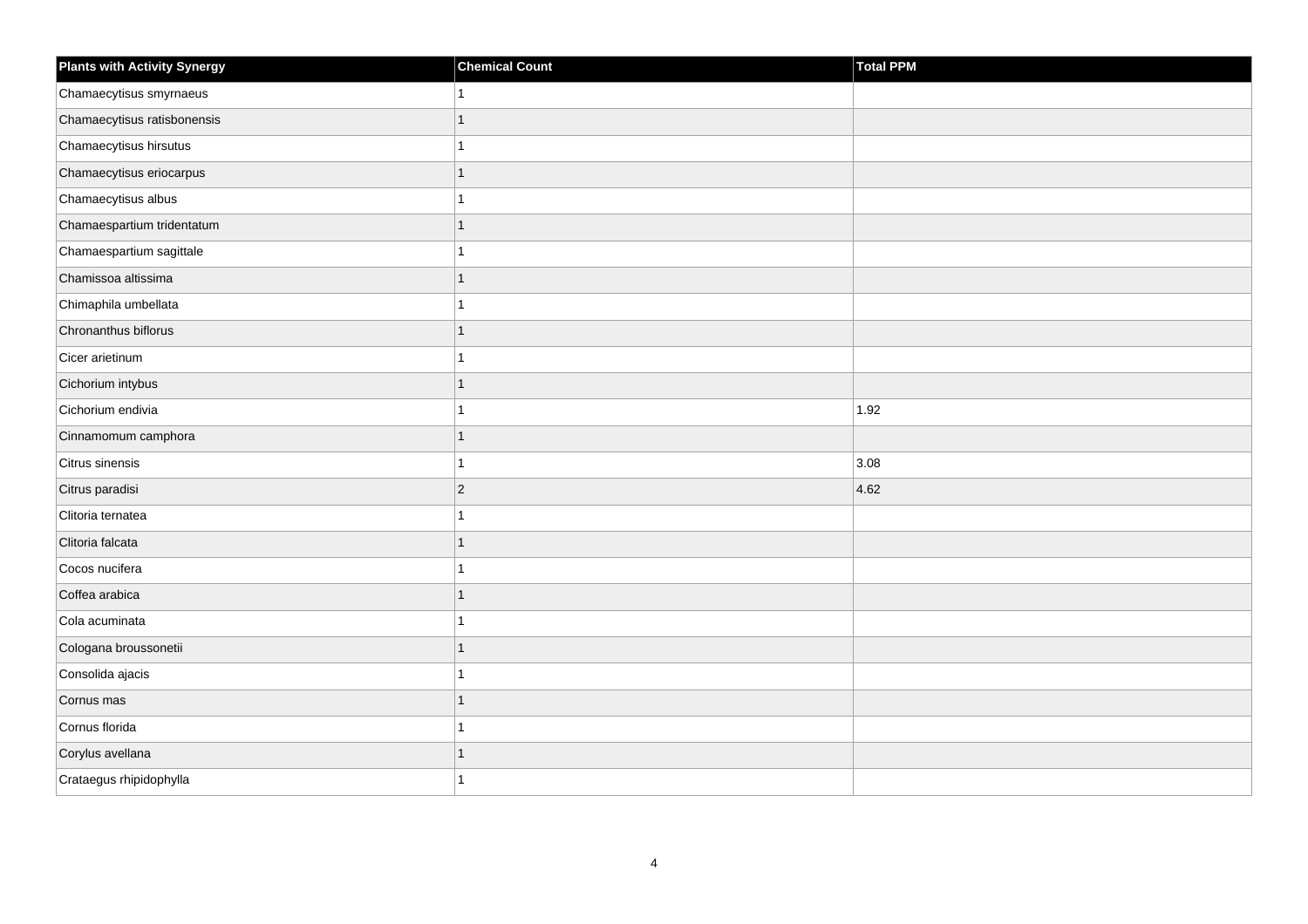| <b>Plants with Activity Synergy</b> | <b>Chemical Count</b> | Total PPM |
|-------------------------------------|-----------------------|-----------|
| Crataegus monogyna                  |                       |           |
| Crataegus laevigata                 |                       |           |
| Crocus sativus                      |                       |           |
| Crotalaria juncea                   |                       |           |
| Cucumis sativus                     | 1                     | 1.12      |
| Cucumis melo                        |                       | 0.88      |
| Cucurbita pepo                      | $\overline{2}$        |           |
| Cuscuta reflexa                     |                       |           |
| Cyamopsis tetragonoloba             |                       |           |
| Cytisus tribracteolatus             |                       |           |
| Cytisus striatus                    | 1                     |           |
| Cytisus scoparius                   | 3                     |           |
| Cytisus multiflorus                 | 1                     |           |
| Cytisus ingramii                    |                       |           |
| Cytisus ardoini                     | 1                     |           |
| Daucus carota                       | $\overline{2}$        | 1.2       |
| Desmodium gangeticum                |                       |           |
| Dioclea glycinoides                 |                       |           |
| Diospyros virginiana                | 1                     |           |
| Dipogon lignosus                    |                       |           |
| Dodonaea viscosa                    |                       |           |
| Dolichos biflorus                   |                       |           |
| Drimys winteri                      |                       |           |
| Dunbaria villosa                    |                       |           |
| Echinacea spp                       | 1                     |           |
| Echinacea angustifolia              |                       |           |
| Echinospartium horridum             |                       |           |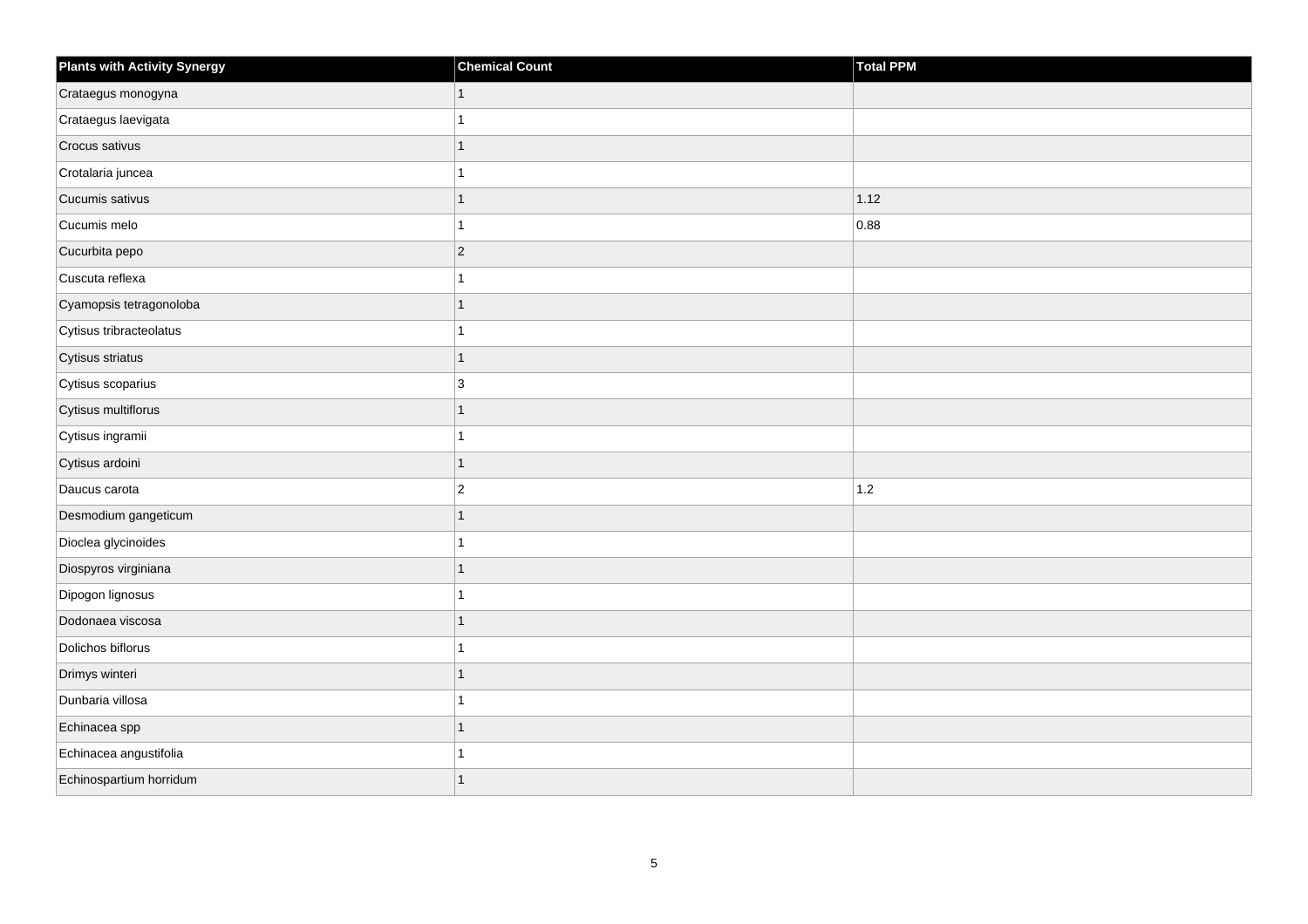| <b>Plants with Activity Synergy</b> | <b>Chemical Count</b> | Total PPM |
|-------------------------------------|-----------------------|-----------|
| Elaeagnus angustifolia              |                       |           |
| Elettaria cardamomum                | 1                     |           |
| Ephedra sinica                      |                       |           |
| Equisetum arvense                   | 1                     |           |
| Erinacea anthyllis                  |                       |           |
| Eriobotrya japonica                 |                       |           |
| Eriosema psoraleoides               |                       |           |
| Eriosema nutans                     | 1                     |           |
| Eriosema glomeratum                 |                       |           |
| Erythrina sp                        | 1                     |           |
| Erythrina crista-galli              |                       |           |
| Erythroxylum coca                   |                       |           |
| Eupatorium perfoliatum              | 1                     |           |
| Euphorbia lathyris                  | $\overline{2}$        | 34000.0   |
| Euphorbia hirta                     |                       |           |
| Euphrasia officinalis               | 1                     |           |
| Ficus carica                        |                       |           |
| Filipendula ulmaria                 |                       |           |
| Flemingia strobilifera              | 1                     |           |
| Foeniculum vulgare                  | 1                     |           |
| Fragaria spp                        |                       |           |
| Frangula alnus                      | 1                     |           |
| Galactia jussiaeana                 |                       |           |
| Galega officinalis                  |                       |           |
| Genista tinctoria                   | 1                     |           |
| Genista sp                          |                       |           |
| Genista rumelica                    |                       |           |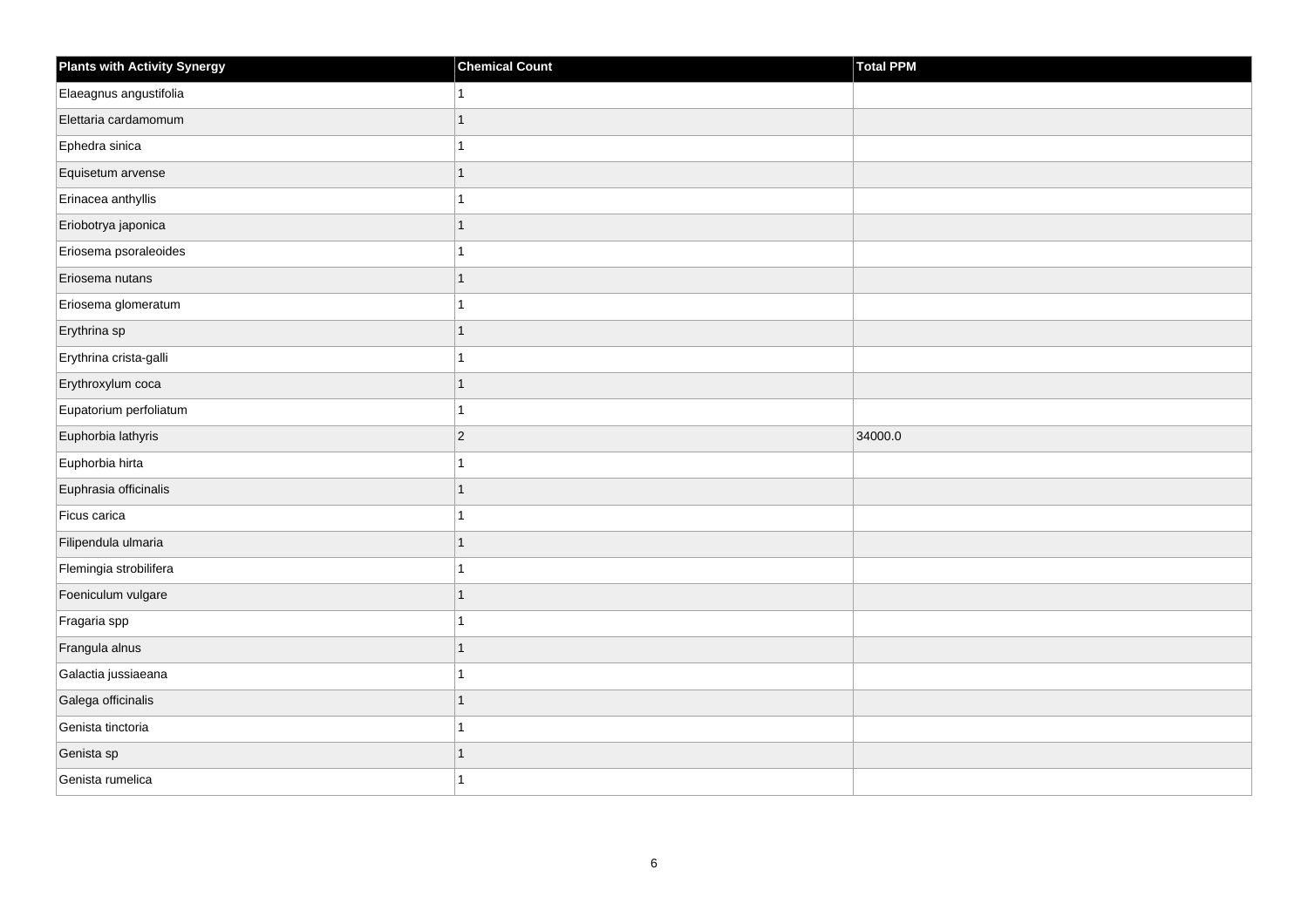| <b>Plants with Activity Synergy</b> | <b>Chemical Count</b> | Total PPM |
|-------------------------------------|-----------------------|-----------|
| Genista patula                      | 1                     |           |
| Genista ovata                       |                       |           |
| Genista lydia                       |                       |           |
| Genista germanica                   |                       |           |
| Genista clavata                     |                       |           |
| Geranium thunbergii                 |                       |           |
| Ginkgo biloba                       | $ 2\rangle$           |           |
| Glycine wightii                     |                       |           |
| Glycine max                         | 3                     | 269900.0  |
| Glycyrrhiza glabra                  | $\vert$ 2             |           |
| Gossypium sp                        |                       |           |
| Guazuma tomentosa                   |                       |           |
| Hamamelis virginiana                |                       |           |
| Hardenbergia violacea               |                       |           |
| Harpagophytum procumbens            |                       |           |
| Helianthemum glomeratum             |                       |           |
| Helianthus annuus                   |                       | 54.0      |
| Hibiscus sabdariffa                 |                       |           |
| Hippophae rhamnoides                |                       |           |
| Holarrhena pubescens                |                       |           |
| Humulus lupulus                     |                       |           |
| Hura crepitans                      |                       |           |
| Hydrangea arborescens               |                       |           |
| Hypericum perforatum                |                       |           |
| Isatis tinctoria                    |                       |           |
| Juglans regia                       | $\overline{c}$        |           |
| Juglans nigra                       |                       |           |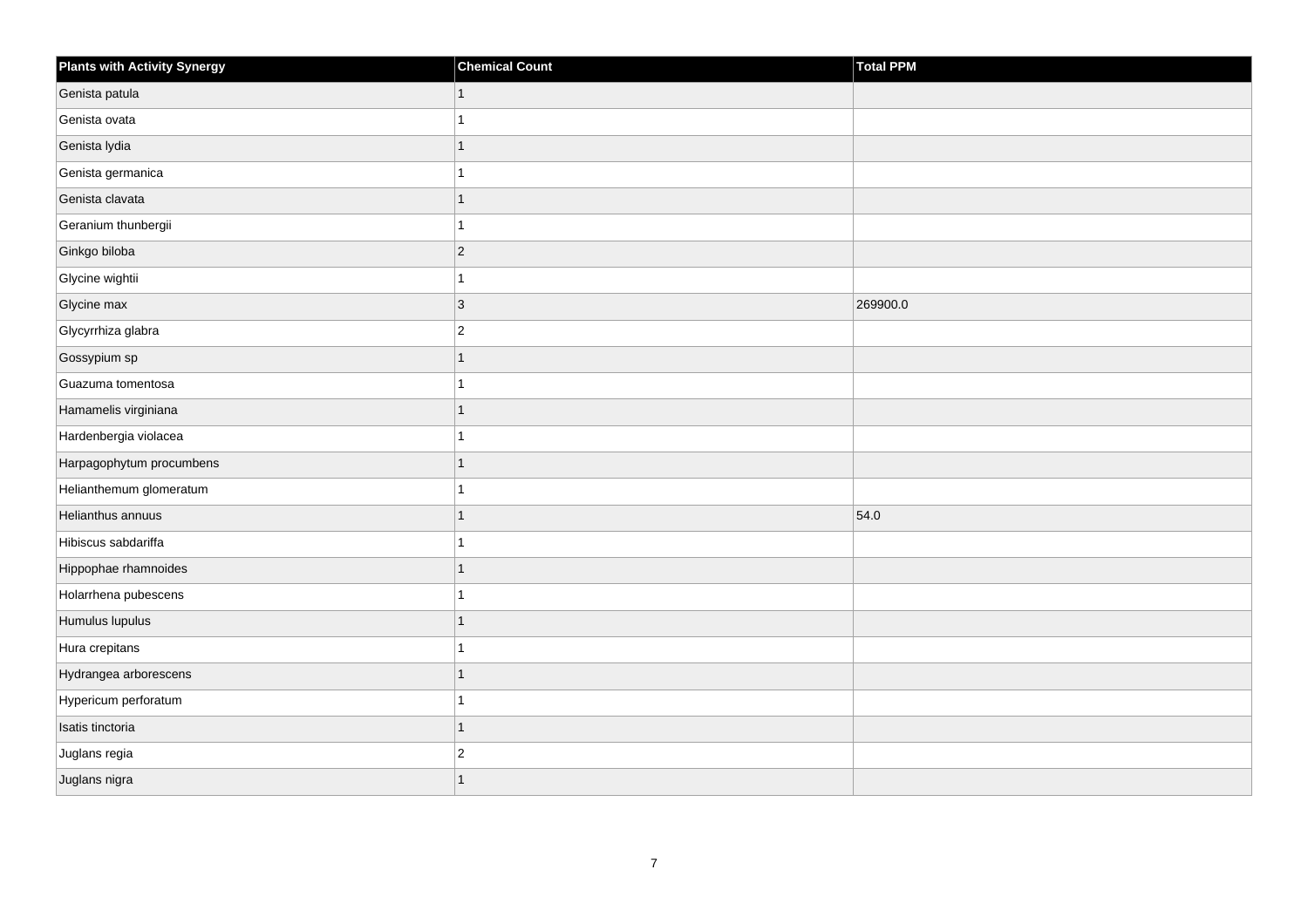| <b>Plants with Activity Synergy</b> | <b>Chemical Count</b> | Total PPM |
|-------------------------------------|-----------------------|-----------|
| Juniperus virginiana                |                       | 0.704     |
| Kalanchoe spathulata                |                       |           |
| Kalanchoe pinnata                   |                       |           |
| Kennedia rubicunda                  | 1                     |           |
| Kennedia procurrens                 |                       |           |
| Kennedia nigricans                  | 1                     |           |
| Kennedia coccinea                   |                       |           |
| Laburnum anagyroides                | 1                     |           |
| Laburnum alpinum                    |                       |           |
| Lactuca sativa                      | $\overline{2}$        | 5.2       |
| Laurus nobilis                      |                       |           |
| Lembotropis emerifolia              |                       |           |
| Lens culinaris                      | 1                     |           |
| Lespedeza cyrtobotrya               | 1                     |           |
| Ligustrum japonicum                 |                       |           |
| Linum usitatissimum                 | $\overline{2}$        | 1146.0    |
| Lupinus perennis                    |                       |           |
| Lupinus luteus                      |                       |           |
| Lupinus albus                       | 1                     |           |
| Lycium chinense                     | 1                     |           |
| Lycopersicon esculentum             | $\overline{2}$        | 1.36      |
| Lygos raetum                        | $\overline{1}$        |           |
| Lygos monosperma                    |                       |           |
| Maackia amurensis                   |                       |           |
| Maclura pomifera                    | 1                     |           |
| Macroptylium martii                 |                       |           |
| Macroptylium lathyroides            |                       |           |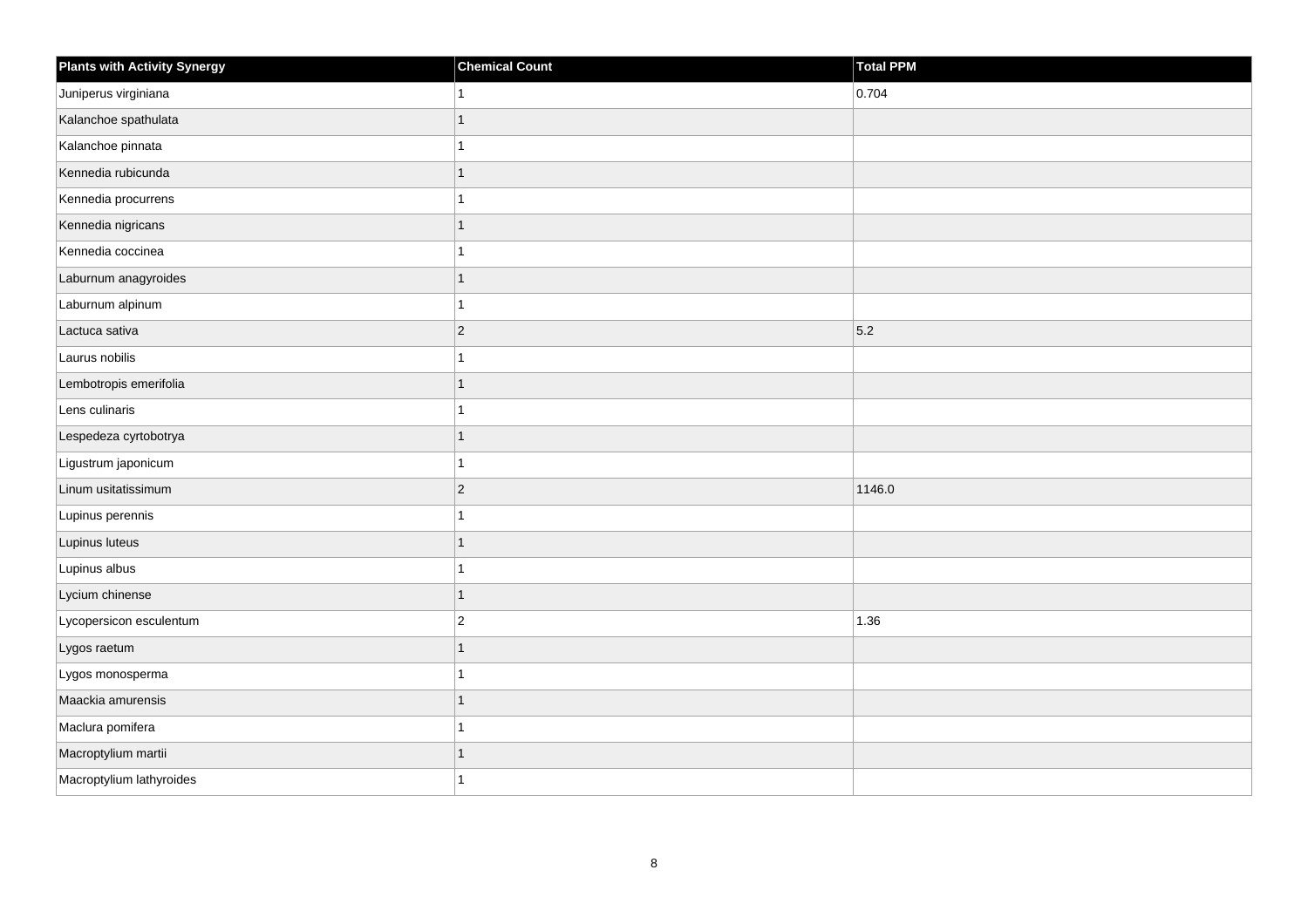| <b>Plants with Activity Synergy</b> | <b>Chemical Count</b> | Total PPM |
|-------------------------------------|-----------------------|-----------|
| Macroptylium bracteatum             |                       |           |
| Macroptylium atropurpureum          |                       |           |
| Macrotyloma uniflora                |                       |           |
| Macrotyloma axillare                |                       |           |
| Magnolia officinalis                | 1                     |           |
| Magnolia kobus                      |                       |           |
| Magnolia denudata                   | 1                     |           |
| Malus domestica                     | $\overline{2}$        | 0.344     |
| Mangifera indica                    |                       |           |
| Matricaria recutita                 |                       |           |
| Medicago sativa                     | $\overline{2}$        |           |
| Melaleuca leucadendra               |                       |           |
| Melia azedarach                     | 1                     |           |
| Melilotus officinalis               |                       |           |
| Mentha x piperita                   |                       |           |
| Menyanthes trifoliata               |                       |           |
| Moghania macrophylla                | 1                     |           |
| Moringa oleifera                    | $\overline{c}$        |           |
| Morus alba                          | $\overline{1}$        |           |
| Mucuna pruriens                     |                       |           |
| Mucuna deeringiana                  |                       |           |
| Murraya sp                          | 1                     |           |
| Musa x paradisiaca                  | $\overline{2}$        | 1400.0    |
| Myristica fragrans                  |                       |           |
| Nelumbo nucifera                    | 1                     |           |
| Neonotonia wightii                  |                       |           |
| Nicotiana tabacum                   |                       |           |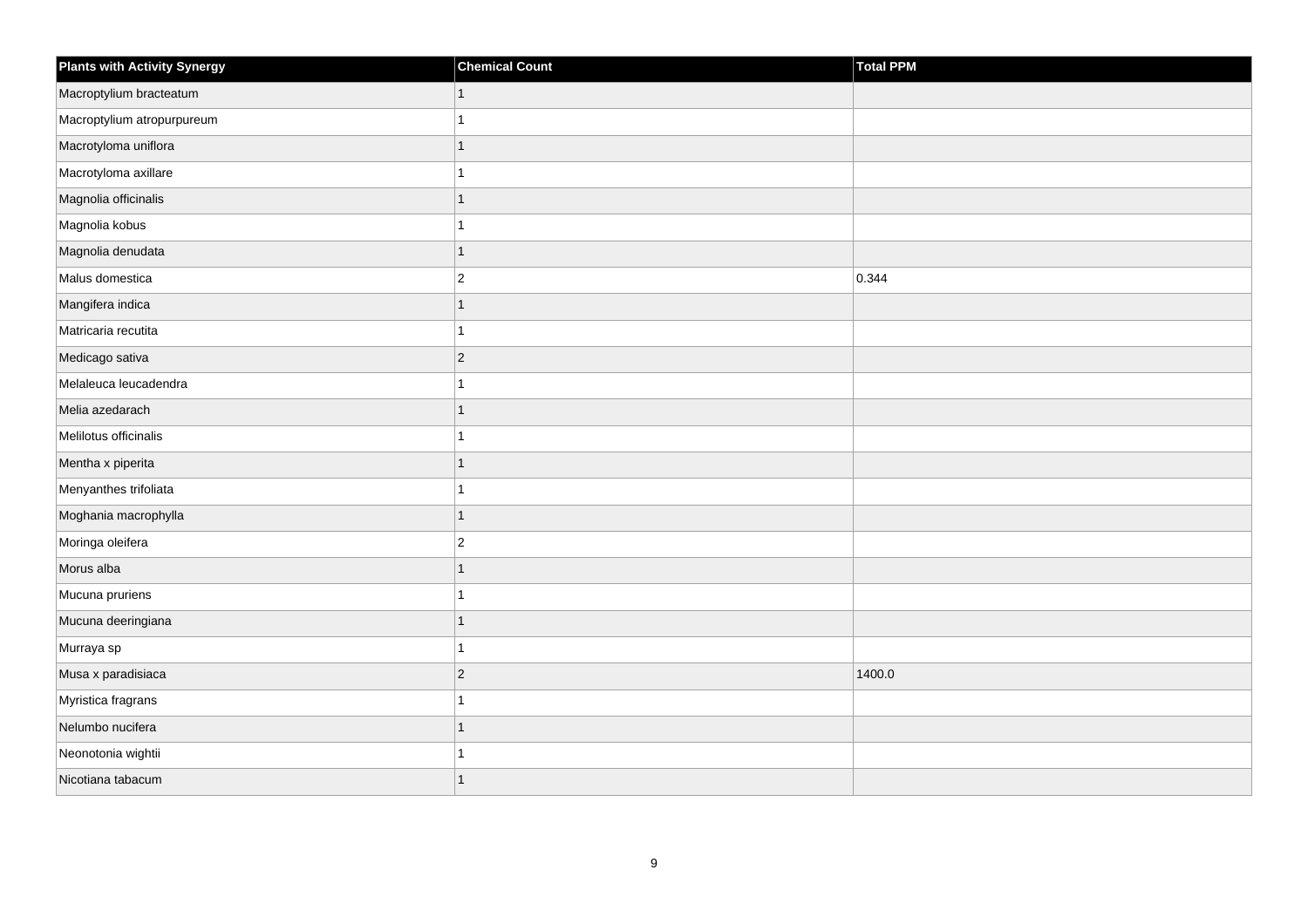| <b>Plants with Activity Synergy</b> | <b>Chemical Count</b> | Total PPM |
|-------------------------------------|-----------------------|-----------|
| Ocimum basilicum                    |                       |           |
| Oenothera biennis                   | $\overline{2}$        | 260.0     |
| Olea europaea                       | $\overline{c}$        | 26.0      |
| Ononis spinosa                      | $\overline{2}$        |           |
| Opuntia ficus-indica                |                       |           |
| Origanum vulgare                    | $\overline{2}$        |           |
| Oryza sativa                        |                       |           |
| Paeonia suffruticosa                |                       |           |
| Paeonia officinalis                 |                       |           |
| Paeonia moutan                      | 1                     |           |
| Paeonia lactiflora                  |                       |           |
| Panax quinquefolius                 | $\vert$ 2             |           |
| Panax ginseng                       |                       |           |
| Papaver somniferum                  | 1                     |           |
| Passiflora incarnata                |                       |           |
| Pastinaca sativa                    | 1                     |           |
| Pericopsis laxiflora                |                       |           |
| Persea americana                    |                       |           |
| Petasites japonicus                 | 1                     |           |
| Petroselinum crispum                | $\overline{2}$        | 1.584     |
| Phaseolus vulgaris                  | $\overline{a}$        | 10.3      |
| Phaseolus spp                       | $\overline{1}$        |           |
| Phaseolus lunatus                   |                       |           |
| Phaseolus coccineus                 |                       |           |
| Phyllanthus emblica                 | 1                     |           |
| Physalis peruviana                  | 1                     |           |
| Pinus mugo                          |                       |           |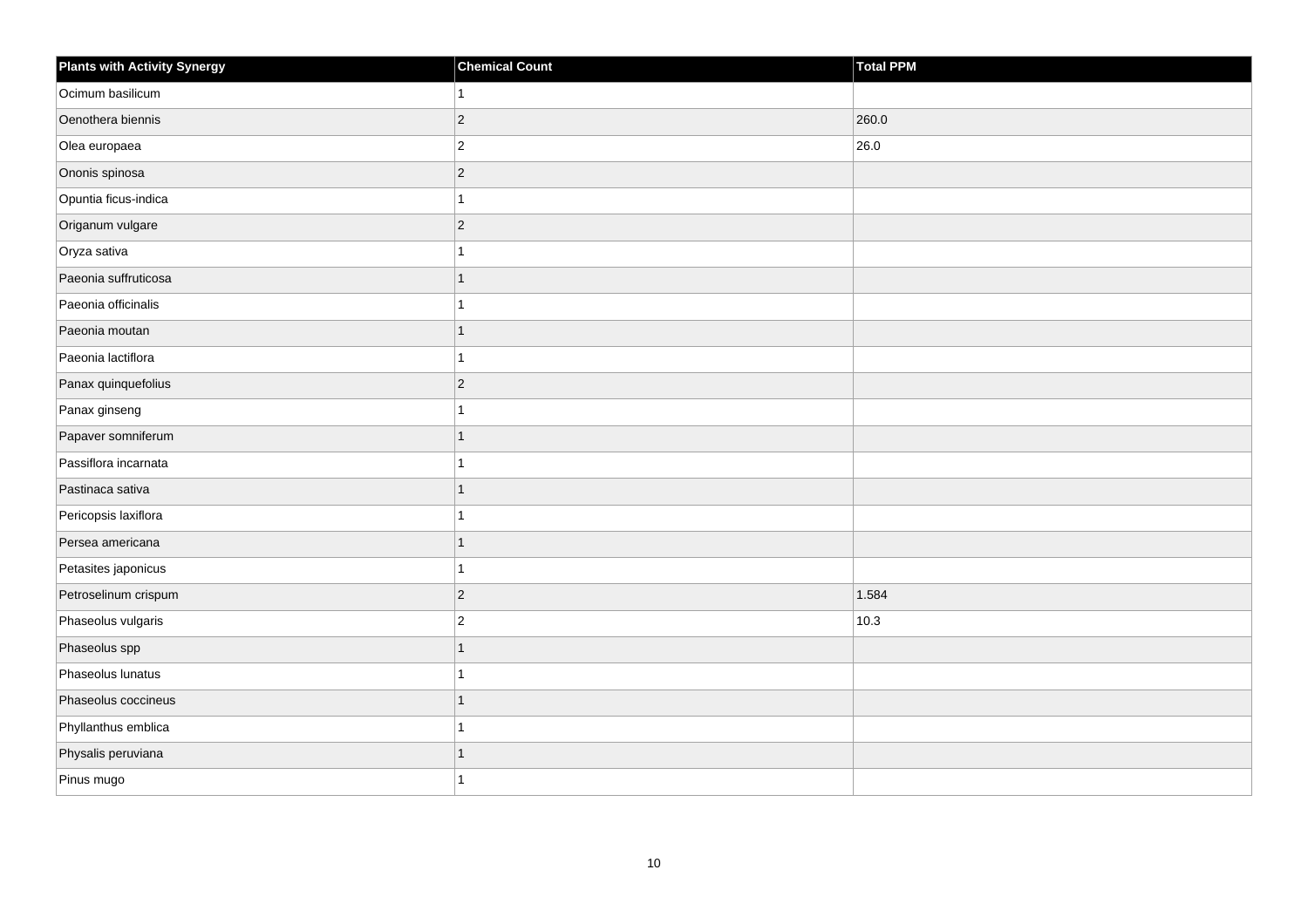| <b>Plants with Activity Synergy</b> | <b>Chemical Count</b> | Total PPM |
|-------------------------------------|-----------------------|-----------|
| Pinus echinata                      | 1                     | 0.84      |
| Piper nigrum                        |                       |           |
| Piptanthus nepalensis               |                       |           |
| Piptanthus nanus                    |                       |           |
| Pistacia lentiscus                  | 1                     |           |
| Pisum sativum                       | $\overline{c}$        | 1000.0    |
| Plumeria acutifolia                 | 1                     |           |
| Podocarpus spicatus                 |                       |           |
| Podophyllum pleianthum              |                       |           |
| Podophyllum peltatum                |                       |           |
| Podophyllum hexandrum               |                       |           |
| Polygonum hydropiperoides           |                       |           |
| Polygonum hydropiper                | 1                     |           |
| Populus tacamahacca                 |                       |           |
| Populus nigra                       |                       |           |
| Portulaca oleracea                  |                       |           |
| Prunella vulgaris                   |                       |           |
| Prunus verecunda                    |                       |           |
| Prunus spp                          | 1                     |           |
| Prunus spinosa                      |                       |           |
| Prunus serotina                     | 1                     |           |
| Prunus persica                      | $\overline{2}$        | 1.2       |
| Prunus nipponica                    |                       |           |
| Prunus maximowiczii                 |                       |           |
| Prunus mahaleb                      | 1                     |           |
| Prunus laurocerasus                 |                       |           |
| Prunus dulcis                       | $\overline{2}$        | 10.0      |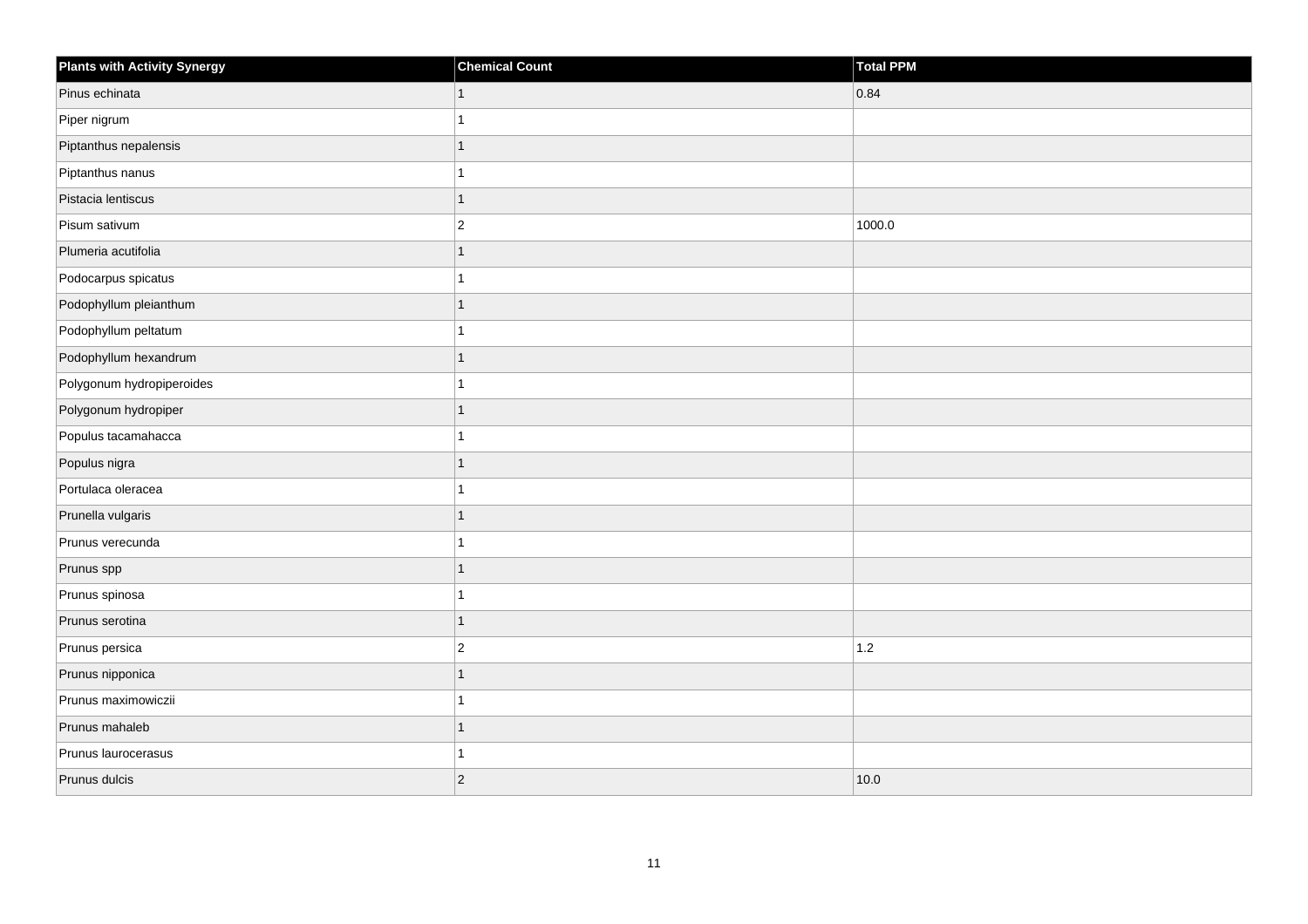| <b>Plants with Activity Synergy</b> | <b>Chemical Count</b> | Total PPM    |
|-------------------------------------|-----------------------|--------------|
| Prunus domestica                    | $\overline{2}$        | 1.36         |
| Prunus cerasus                      | $\overline{2}$        |              |
| Prunus avium                        |                       |              |
| Prunus armeniaca                    |                       |              |
| Prunus aequinoctialis               |                       |              |
| Pseudeminia comosa                  |                       |              |
| Pseudoeriosema borianii             |                       |              |
| Pseudovigna argentea                | 1                     |              |
| Psidium cattleianum                 |                       |              |
| Psoralea corylifolia                | 1                     |              |
| Pterocarpus angolensis              |                       |              |
| Pueraria pseudohirsuta              |                       |              |
| Pueraria phaseoloides               |                       |              |
| Pueraria montana                    | 1                     |              |
| Punica granatum                     | $\overline{2}$        |              |
| Pyrus communis                      | 1                     | $\vert$ 0.37 |
| Quercus velutina                    |                       | 10.4         |
| Quercus rubra                       |                       | 7.92         |
| Quercus alba                        |                       | 9.88         |
| Rhododendron dauricum               |                       |              |
| Rhus toxicodendron                  |                       |              |
| Rhynchosia volubilis                | 1                     |              |
| Rhynchosia pyramidalis              |                       |              |
| Rhynchosia phaseoloides             |                       |              |
| Rhynchosia minima                   |                       |              |
| Rhynchosia hirsuta                  |                       |              |
| Rhynchosia densiflora               |                       |              |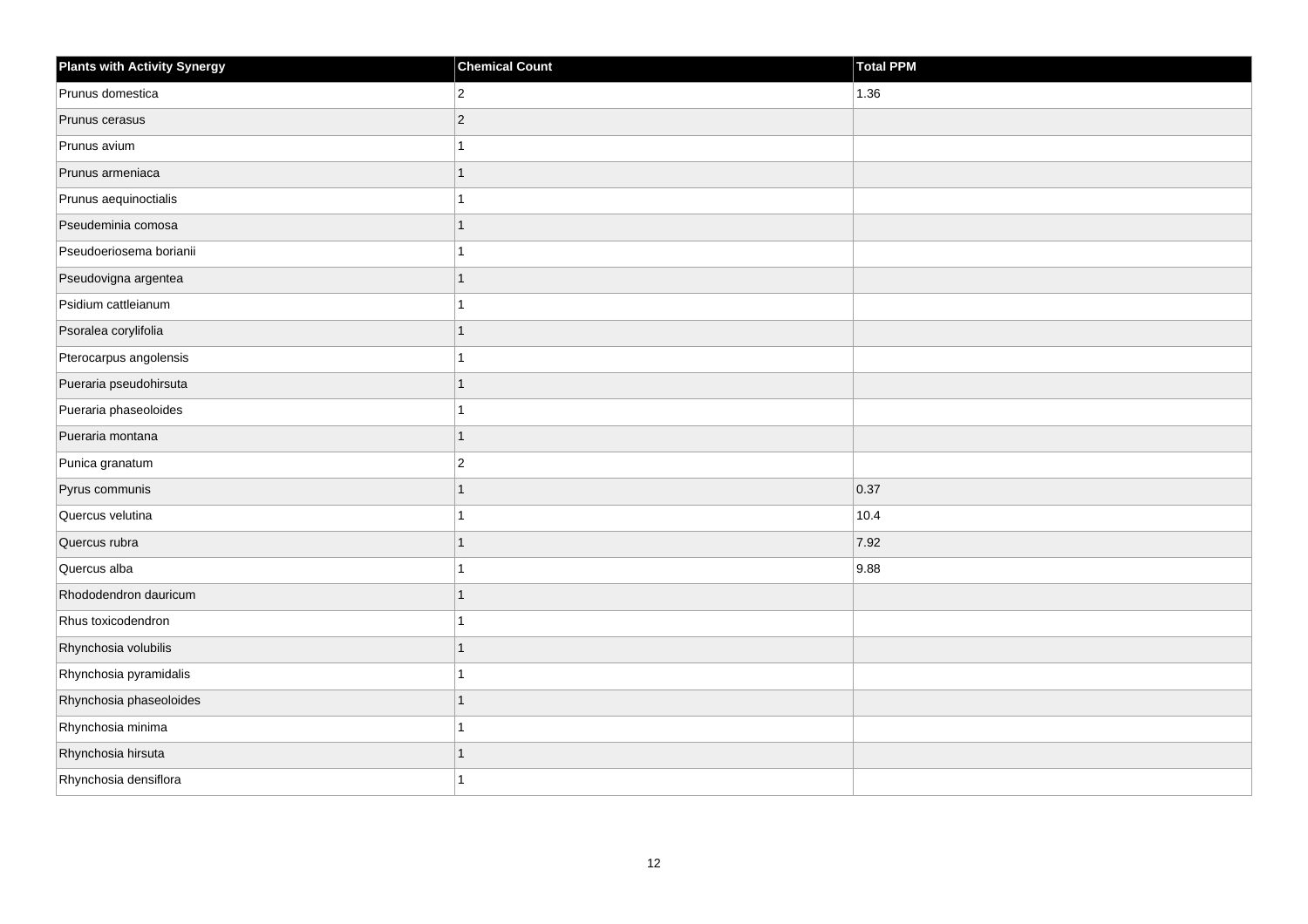| <b>Plants with Activity Synergy</b> | <b>Chemical Count</b> | Total PPM |
|-------------------------------------|-----------------------|-----------|
| Rhynchosia cabibaea                 | 1                     |           |
| Rhynchosia acuminatifolia           |                       |           |
| Ribes nigrum                        | $\mathbf{1}$          |           |
| Ricinus communis                    | $\overline{2}$        | 918.0     |
| Robinia pseudoacacia                | 1                     |           |
| Rosa damascena                      | 1                     |           |
| Rubus idaeus                        | 1                     |           |
| Sambucus nigra                      | 1                     |           |
| Sanguisorba officinalis             | 1                     |           |
| Sanguisorba minor                   | 1                     |           |
| Schinus terebinthifolius            | 1                     |           |
| Schinus molle                       | 1                     |           |
| Serenoa repens                      | 1                     |           |
| Sesamum indicum                     | 1                     |           |
| Silybum marianum                    | 1                     |           |
| Solanum tuberosum                   | $\vert$ 2             | 0.56      |
| Solanum melongena                   | 1                     | 0.64      |
| Solidago gigantea                   |                       |           |
| Sophora subprostrata                | 1                     |           |
| Sophora japonica                    | $\overline{2}$        |           |
| Spartium junceum                    | 1                     |           |
| Spinacia oleracea                   | 1                     |           |
| Stachytarpheta jamaicensis          | 1                     |           |
| Stauracanthus genistoides           |                       |           |
| Stauracanthus boivinii              | $\mathbf{1}$          |           |
| Stellaria media                     |                       |           |
| Stizolobium deeringianum            | 1                     |           |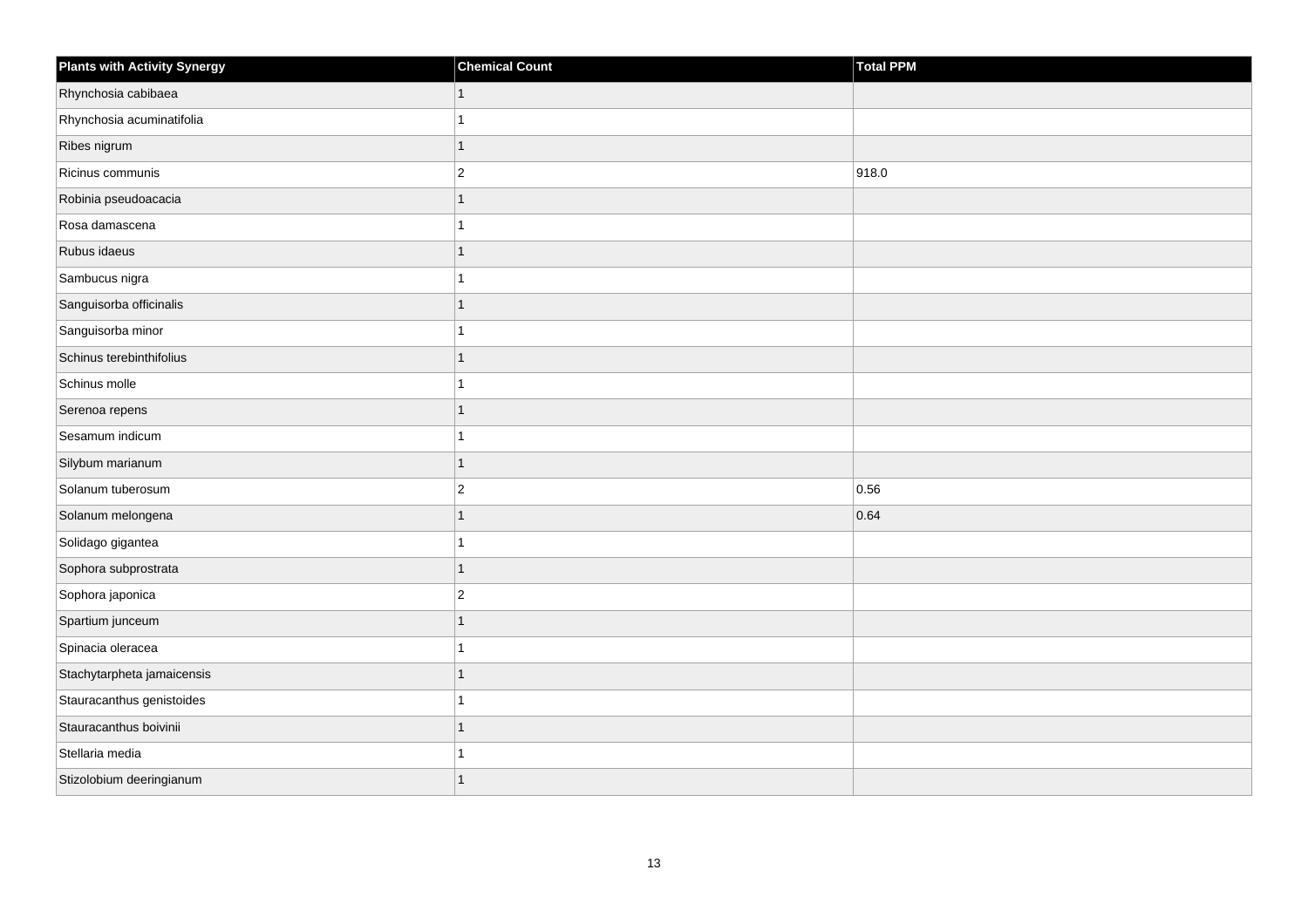| <b>Plants with Activity Synergy</b> | <b>Chemical Count</b> | Total PPM |
|-------------------------------------|-----------------------|-----------|
| Strongylodon macrobotrys            | 1                     |           |
| Symphoricarpos orbiculatus          | 1                     | 2.12      |
| Syzygium aromaticum                 | 1                     |           |
| Tagetes patula                      | 1                     |           |
| Tagetes erecta                      | 1                     |           |
| Teline sp                           | 1                     |           |
| Terminalia catappa                  | 1                     |           |
| Teucrium polium                     | 1                     |           |
| Teyleria koordersii                 | 1                     |           |
| Theobroma cacao                     | $\vert$ 2             |           |
| Thermopsis sp                       | 1                     |           |
| Thermopsis fabacea                  | 1                     |           |
| Thespesia populnea                  | 1                     |           |
| Thevetia peruviana                  | 1                     |           |
| Thymus vulgaris                     | $\overline{2}$        | 8.0       |
| Tribulus terrestris                 | 1                     |           |
| Trifolium subterraneum              | 1                     |           |
| Trifolium sp                        | 1                     |           |
| Trifolium repens                    | 1                     |           |
| Trifolium pratense                  | $ 2\rangle$           |           |
| Trifolium hybridum                  | 1                     |           |
| Trifolium brachycalycinum           | $\mathbf{1}$          |           |
| Trifolium alexandrinum              |                       |           |
| Trigonella foenum-graecum           | $ 2\rangle$           |           |
| Triticum aestivum                   | 1                     | 1054.0    |
| Tsuga canadensis                    |                       |           |
| Ulex sp                             | 1                     |           |